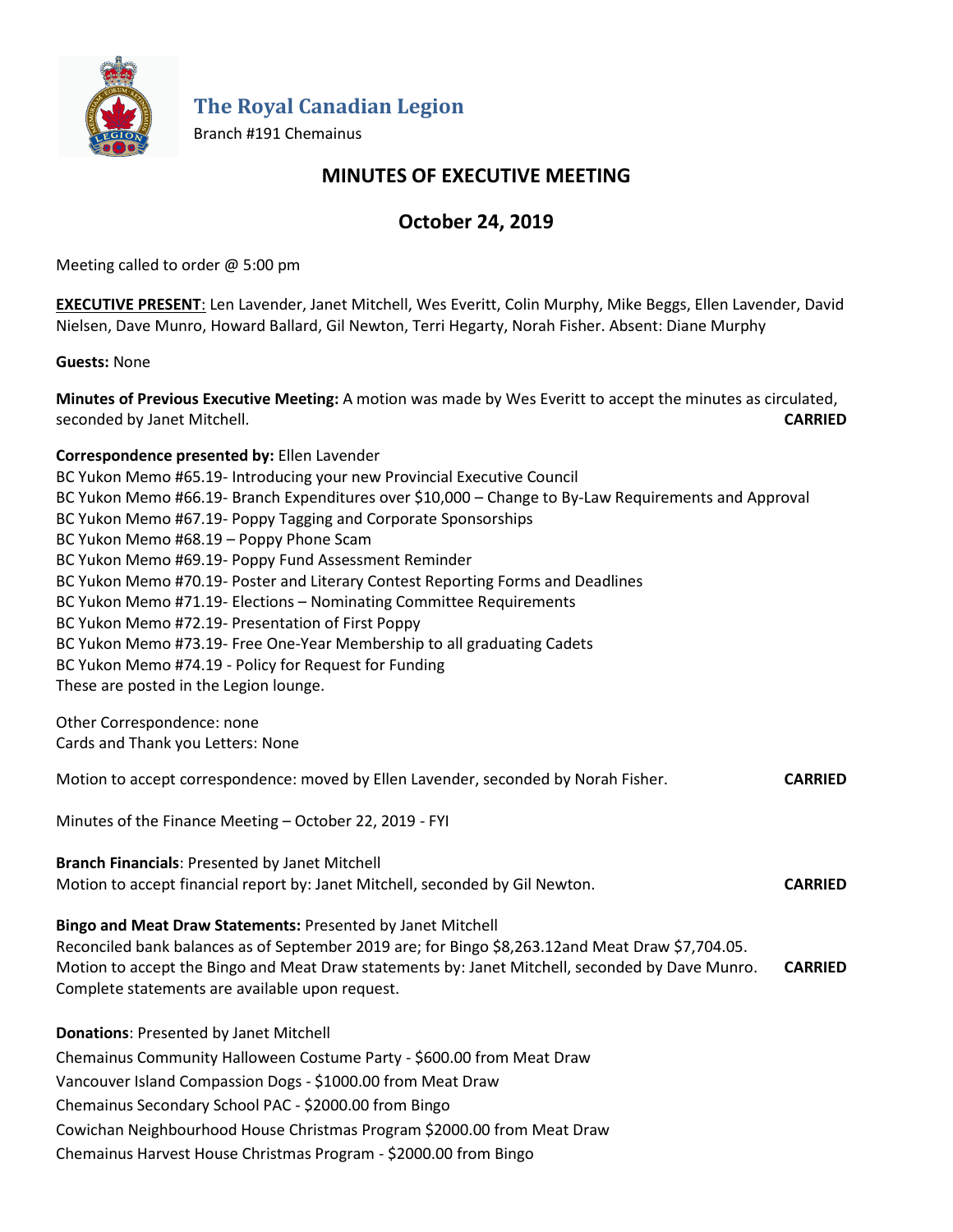## **COMMITTEE REPORTS**

**Membership:** Presented by Terri Hegarty – An initiation Ceremony was held October 22, 2019 for 8 new members. Presenting for Membership:

| Frederick Demchuk | Ordinary  | Transfer   |
|-------------------|-----------|------------|
| Ron French        | Ordinary  | New Member |
| Natalie French    | Ordinary  | New Member |
| Julia Barton      | Associate | New Member |
| Douglas Chadwick  | Associate | New Member |
| Teresa Erickson   | Associate | New Member |

Motion to Accept new members by: Terri Hegarty, seconded by David Nielsen **CARRIED**

**PRO**: Presented by Colin Murphy – Inquired about the Remembrance Day poster - underway. Christmas Craft Sale poster made and 20 copies will be produced for distribution.

**Sick & Visiting**: Presented by Diane Murphy – Sent an email regarding the passing of Diane Thistlewaite and John Pimlot, will contact and send flowers and cards.

**Youth & Sports**: Presented by Norah Fisher – The Zone Dart Tournament is booked for February 8 & 9, 2020; she spoke to Fran Raglione and Marilyn Butler who advised they will help her with the tournament, as contact persons. Need food, bartender and other refreshments etc. The Halloween party is being co-ordinated by Gil and Dorothy Newton and is under control; Gil mentioned needs help decorating the Wednesday before.

**Service Officer**: Presented by Mike Beggs – no report.

**Poppy**: Presented by Janet Mitchell – Canvassing has been done and will be delivering trays to businesses tomorrow, October 25, 2019. The Cadets will be tagging Saturday November 2 & 9, 2019, we need more volunteers this weekend and the following two Fridays.

**Bar**: Presented by Howard Ballard – Thanks to Len Lavender for his work redoing the beer taps. The craft beer has been going well. Will be looking at a tap for white wine as well.

**House**: Presented by Gil Newton – The heat pumps have been switched to heat now and are working well. Arrangements are made for November 14, 2019, for the annual check of the fire extinguishers and alarm system.

**Zone Report**: Presented by Wes Everitt – The next Zone meeting is November 17, 2019. Notice has been given that Branch 10 and 171 have left the South Vancouver Island Zone effective immediately.

**Honours and Awards**: Presented by Wes Everitt – Wes made inquiry regarding the Ambassador to Peace Medal but because an application was made once found a second application was not possible.

**Sgt-at-Arms:** Presented by David Nielsen – The invitations are sent out for the Vet's Dinner; thanks to Janet Mitchell, Terri Hegarty, Colin Murphy and Wes Everitt for their help. The Senior's Center Group has cancelled performing due to Health concerns, David will look for replacements. The Remembrance Day Visits to Schools, The Health Centre and Steeples have been arranged; and he spoke to Dominion Command regarding replacing our banner – 0ngoing. Gil Newton, Wes Everitt and David will be laying 110 crosses in the Cemetery October 25, 2019 at 5 pm; additional help would be appreciated.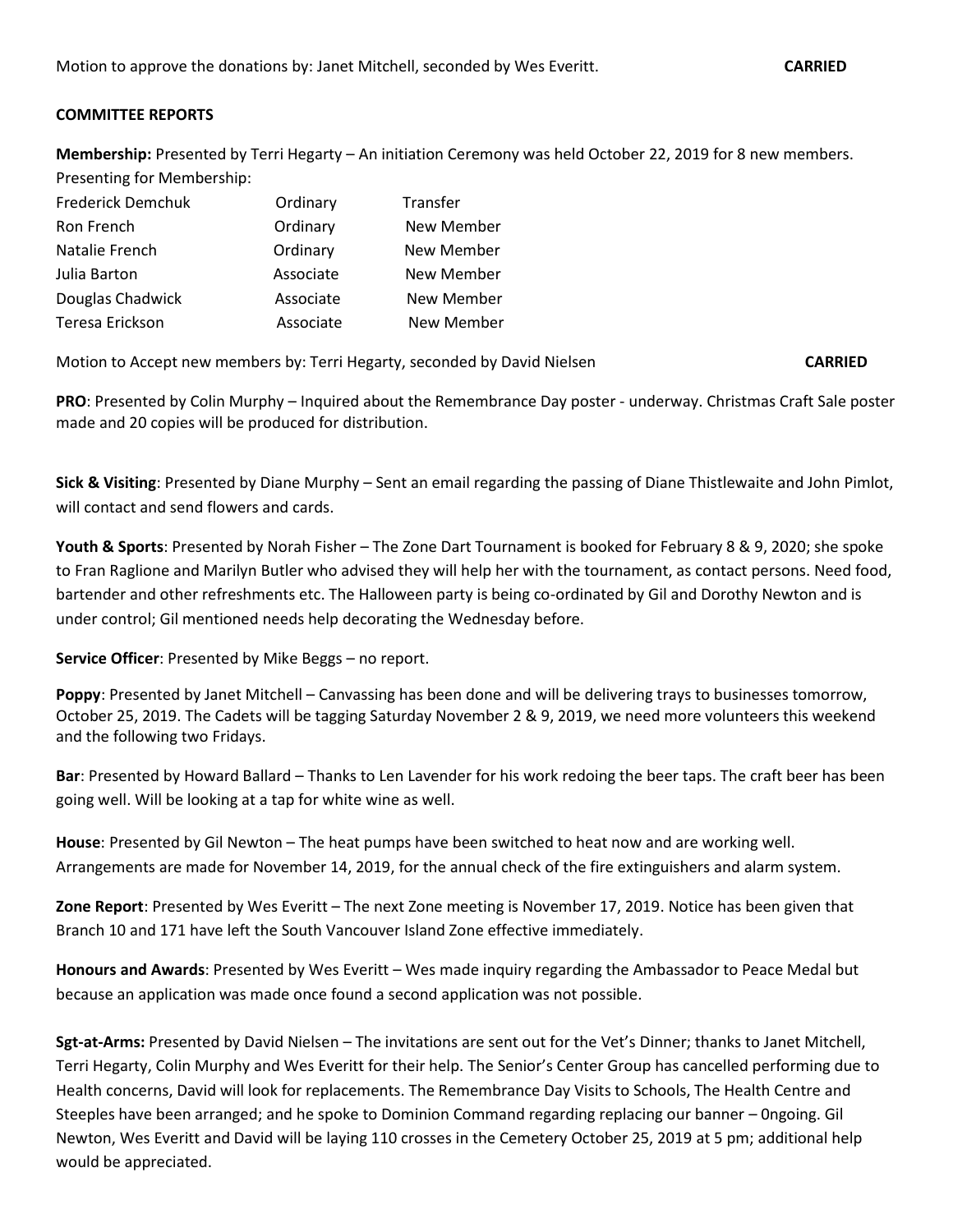**Ways and Means**: Presented by Ellen Lavender –

1. September 22, 2019 – Celebration of Life – approx. 150 attendees. The Volunteers did their usual superb job.

2. September 28, 2019 – Wedding Reception – approx. 100 attendees. Two meat entrees served, the event went well and was appreciated.

3. October 1, 2019 – Tour de Rock Breakfast – approx. 100 attendees which was more than last year. Our stop is one of their favorites.

4. October 6, 2019 – Dart Tournament – approx. 40 players. Hamburgers and Hot Dogs were made to order and was well received.

5. October 12, 2019 – Celebration of Life – approx. 120+ attendees. The Legion supplied Kitchen help along with coffee & tea and plates & napkins. The food was done by and outside caterer.

In the Lounge - October 18 & 19, 2019 – We served Irish Stew Friday night and Turkey Dinner Saturday, those who participated were pleased. Thanks to Dorothy Newton, Georgina and Bob Lorette and Darleen Beggs for their help cooking Fridays.

Upcoming events – October 31, 2019 – Halloween party for the kids of the Community; November 2, 2019 – Vet's Dinner; November 11, 2019 – the soup lunch after the Ceremonies at the Cenotaph again for the Community; November 23, 2019 – Christmas Craft Sale, where we will have a bake sale table.

A motion was made by Wes Everitt to accept committee reports, seconded by Ellen Lavender. **CARRIED**

### **OLD BUSINESS:**

Peter Brady believes there is a discrepancy with his and the Manual and Bylaws that the Branch is using; tabled until he documents the differences.

A motion was tabled last meeting regarding the Office Manager's workdays. This will be dealt with by the executive. Friday Night Kitchen – request made for all to look for ideas/cooks to alleviate this problem.

### **NEW BUSINESS:**

**Zone Dart Tournament –** February 8 & 9, 2019 – see **Youth and Sports** report above.

**Other –** Len Lavender reported Chrissy Kemppi? (Neighborhood House) is interested in hosting an open Mic night on Thursdays in the lounge from 4 – 6 pm; the executive agreed to give it a try. She will be again offering Yoga 3 Monday evenings a month in the Hall.

Wes Everitt will look after hiring entertainment from  $4 - 6$  pm in the lounge, Remembrance Day.

Colin Murphy will power wash the Cenotaph before Remembrance Day.

A Volunteer Appreciation night was proposed for Thursday night possibly the first week in December – Len Lavender and Howard Ballard - ongoing.

Dave Munro raised changing the peacekeeping plaque on the Memorial with one he has in his possession in the future because of date considerations and mistakes.

Janet Mitchell advised a business in Victoria was refurbishing and unloading equipment, we were placed first on a list for the donation of coolers to replace ours.

**Motion to adjourn** by Mike Beggs, seconded by Gil Newton. **CARRIED** 

**Meeting adjourned** @ 6:05 pm